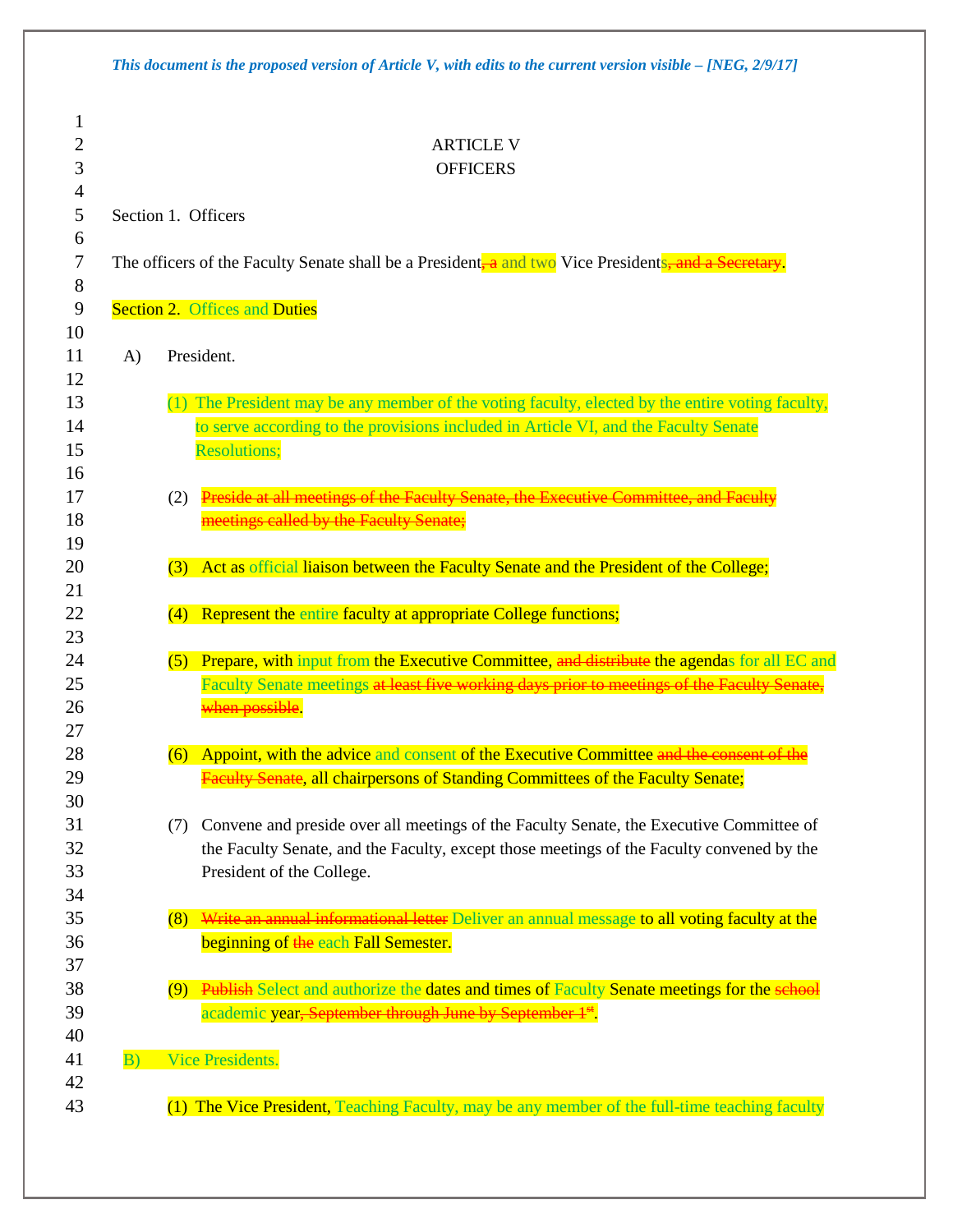## *This document is the proposed version of Article V, with edits to the current version visible – [NEG, 2/9/17]*

| 44       | as defined by the FA contract, elected by the entire voting faculty to serve according to the          |
|----------|--------------------------------------------------------------------------------------------------------|
| 45       | provisions included in Article VI, and the Faculty Senate Resolutions;                                 |
| 46       |                                                                                                        |
| 47       | (2) The Vice President, Professional Staff, may be any member of the full-time non-teaching            |
| 48       | faculty as defined by the FA contract, elected by the entire voting faculty to serve according         |
| 49       | to the provisions included in Article VI, and the Faculty Senate Resolutions;                          |
| 50       |                                                                                                        |
| 51       | (3) Duties assigned specifically to the Vice President, Teaching Faculty include:                      |
| 52       |                                                                                                        |
| 53       | In the absence of the President, he/she assumes the President's responsibilities;<br>$\overline{a}$ .  |
| 54       | Shall represent, inasmuch as is possible, the aggregate concerns and perspectives of<br>$\mathbf{b}$ . |
| 55       | the teaching faculty in Executive Committee meetings;                                                  |
| 56       | c. Shall convene at least once per academic year a meeting of the senators representing                |
| 57       | the academic departments ("Teaching Faculty Caucus") to address any specialized                        |
| 58       | concerns of those constituencies;                                                                      |
| 59       |                                                                                                        |
| 60       | (4) Duties assigned specifically to the Vice President, Professional Staff include:                    |
| 61       |                                                                                                        |
| 62       | In the absence of the President and the Vice President, Teaching Faculty, he/she<br>a.                 |
| 63       | assumes the President's responsibilities;                                                              |
| 64       | b. Shall represent, inasmuch as is possible, the aggregate concerns and perspectives of                |
| 65       | the professional staff in Executive Committee meetings;                                                |
| 66       | c. Shall convene at least once per academic year a meeting of the senators representing                |
| 67       | the professional staff offices, departments, and divisional areas ("Professional Staff                 |
| 68       | Caucus") to address any specialized concerns of those constituencies;                                  |
| 69       |                                                                                                        |
| 70       | (5) Duties that shall be assigned to a single Vice President, or may be shared, include:               |
| 71       | a. Maintain the records of the Senate, as historian and archivist, to ensure competency,               |
| 72       | accuracy, and continuity of the Senate's business;                                                     |
| 73       | b. Lead and maintain the Faculty Senate's online community presence by coordinating                    |
| 74       | with the EC Secretary and the Executive Committee the content and messaging of the                     |
| 75       | site;                                                                                                  |
| 76       | c. Advise and assist the President and the EC on follow-up governance processes, to                    |
| 77       | ensure constant and accurate communication with faculty and administration on                          |
| 78       | approved Senate actions;                                                                               |
| 79       | Act as parliamentarian, for Faculty Senate and/or EC meetings;<br>$\mathbf{d}$ .                       |
| 80       | Assist the EC Secretary on an as-needed basis in the fulfillment of duties;<br>e.                      |
| 81       | Other duties, as assigned by the Faculty Senate President.<br>f.                                       |
| 82<br>83 | (1) Perform the duties of the President in his/her absence;                                            |
| 84       |                                                                                                        |
| 85       |                                                                                                        |
| 86       | (2) Perform other duties as assigned by the President.                                                 |
|          |                                                                                                        |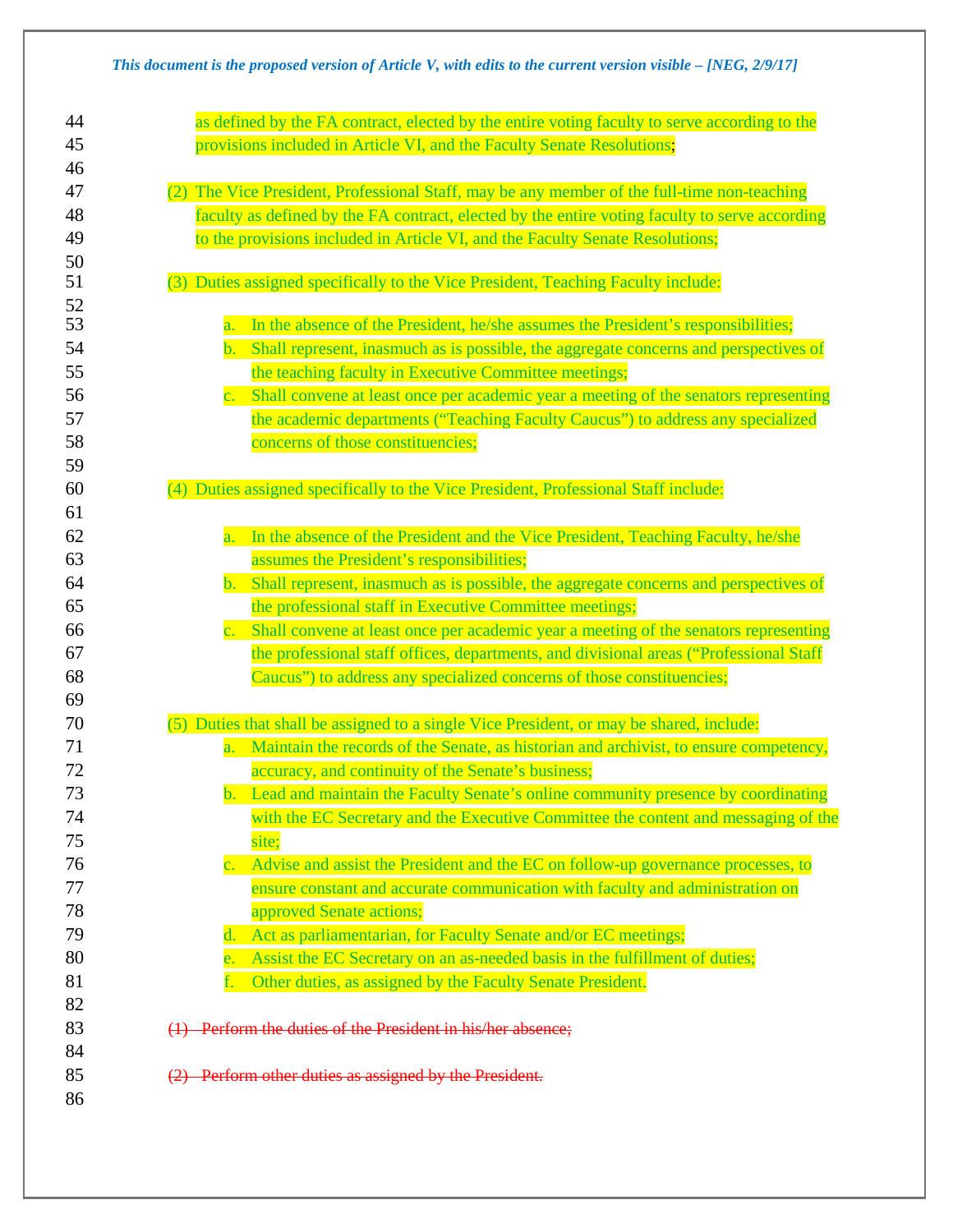|    |               | This document is the proposed version of Article V, with edits to the current version visible $-$ [NEG, 2/9/17] |
|----|---------------|-----------------------------------------------------------------------------------------------------------------|
| 87 | $\mathcal{C}$ | Rules of service. Officers shall perform other duties described by these bylaws and by                          |
| 88 |               | parliamentary authority contained in the current edition                                                        |
| 89 |               | of Robert's Rules of Order, Newly Revised.                                                                      |
| 90 |               |                                                                                                                 |

- 92 Section 3. The Secretary to the Executive Committee
- 94 The Executive Committee shall hire a Secretary who shall support the ongoing function and operation of 95 the EC and of the Faculty Senate.
- A) Duties. The Secretary shall:

 $\frac{112}{113}$ 

- (1) Keep the minutes of all meetings of the Executive Committee, the Faculty Senate, and 100 general Faculty meetings;
- (2) Carry on the correspondence of the Faculty Senate under the aegis of the President;
- 104 (3) Publish dates and times of Faculty Senate meetings for the school academic year, September 105 **through June by September 1<sup>st</sup>;**
- (4) Distribute minutes and notices of EC and Faculty Senate meetings at least two full working 108 days prior to each meeting;
- 110 (5) Record a list of those absent and present Senators at each meeting of the EC and Faculty 111 Senate;
	- Distribute a list of respective constituents to senators each year, and upon request;
- (7) Support Standing Committees by request in an undefined capacity;
- (8) Assist in the management of the Faculty Senate website;
- (9) Provide additional support and assistance to the EC as requested, and as permitted by the 120 terms of the employment contract.

## B) Compensation.

- (1) The Secretary shall be provided with compensation as jointly agreed upon with the Faculty Senate President and the institution's senior Human Resources officer;
- (2) Adjustments to compensation may be negotiated as the need arises, and as determined by the workload of the Faculty Senate, and its Executive Committee and 129 officers.